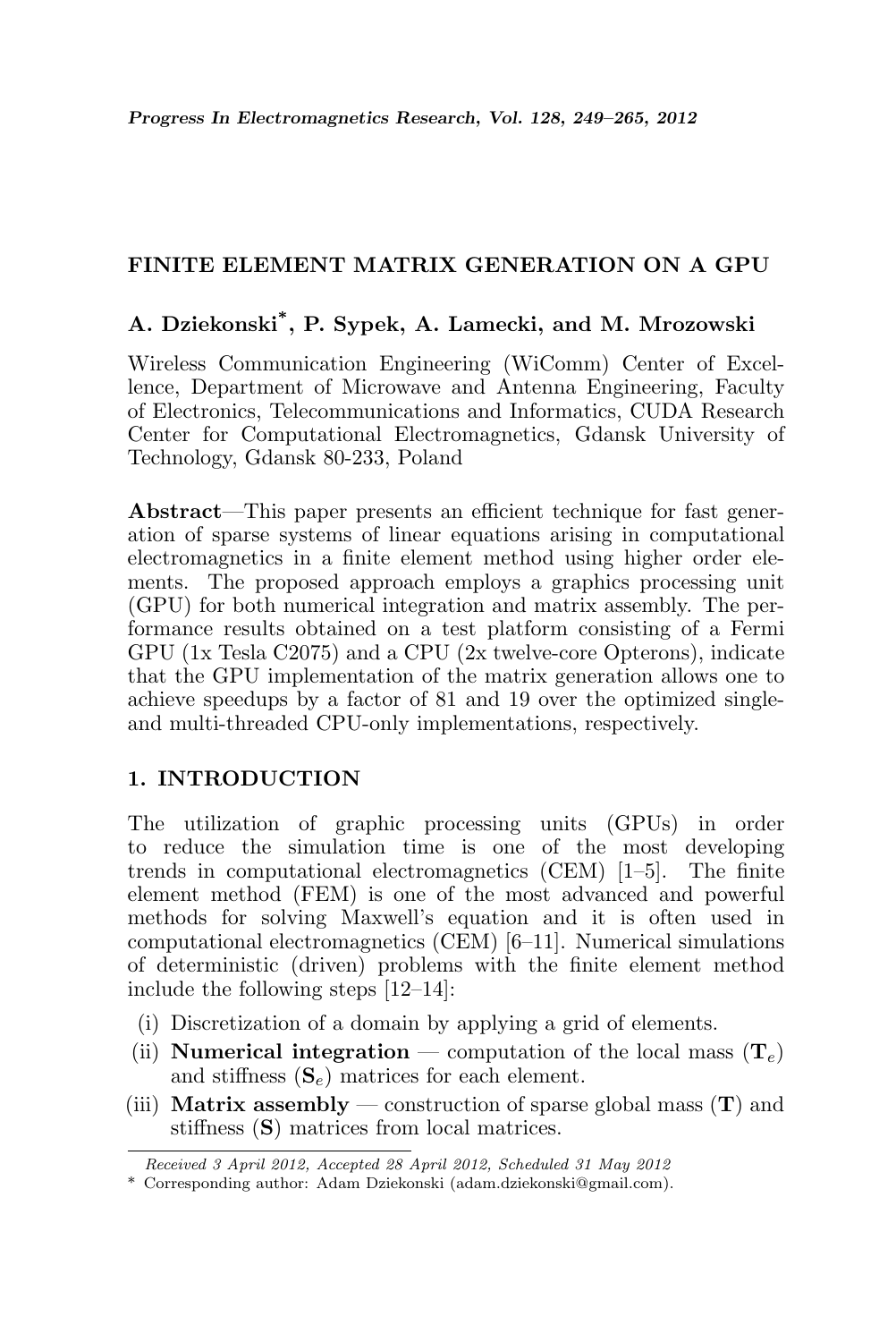(iv) Solution of a large system of linear equations  $(S - k_0^2 T)x = b$ , where  $k_0$  is the wavenumber, **b** represents the excitation and **x** is the vector of amplitudes of basis functions.

The simulation is usually performed for many frequencies, therefore the solution step (iv) is executed many times and exerts a significant influence on the overall performance of the simulation. As a result, many efforts have been directed towards acceleration the step of solving a large system of linear equations using direct and iterative methods on a CPU (Central Processing Unit) and a GPU (Graphics Processing Unit) [15–18]. However, if higher order curvilinear elements are used, steps ((ii)–(iii), finite element matrix generation) are also time-consuming. What is more, the performance of matrix generation is essential in situations where the mesh changes, like for example adaptive mesh refinement or full-wave design optimization. An obvious way to accelerate the finite element matrix generation process (matgen) is to parallelize numerical computations. Surprisingly, only few papers have been published on parallelization of steps  $((ii)–(iii))$ that occur in the finite element method on a CPU and a GPU [19–22].

In this paper, a GPU-accelerated implementation of the finite element matrix generation for a 9 pole microwave combline filter for the GSM band in double precision is presented. The proposed approach allows one to achieve 81- and 19-fold performance improvement over CPU implementations executed with  $\hat{1}$  and  $24^{\dagger}$  threads, respectively. This performance is obtained thanks to two levels of parallelization: application of optimized functions (kernels) dedicated for the execution on a GPU and the utilization of streams (GPU functions (kernels) executed concurrently).

## 2. RELATED WORK

In order to provide the necessary background, we shall start with a brief review of the efforts related to the GPU-accelerated computations of the finite-element matrices. While none of them concerned computational electromagnetics, they all involved similar operations and hence are relevant to this work.

## 2.1. Numerical Integration

A GPU implementation in the Open Computing Language (OpenCL) of the numerical integration in single precision has been presented in [19]. In this paper, quadrilateral finite elements with curved (second

<sup>†</sup> one thread assigned to one CPU core.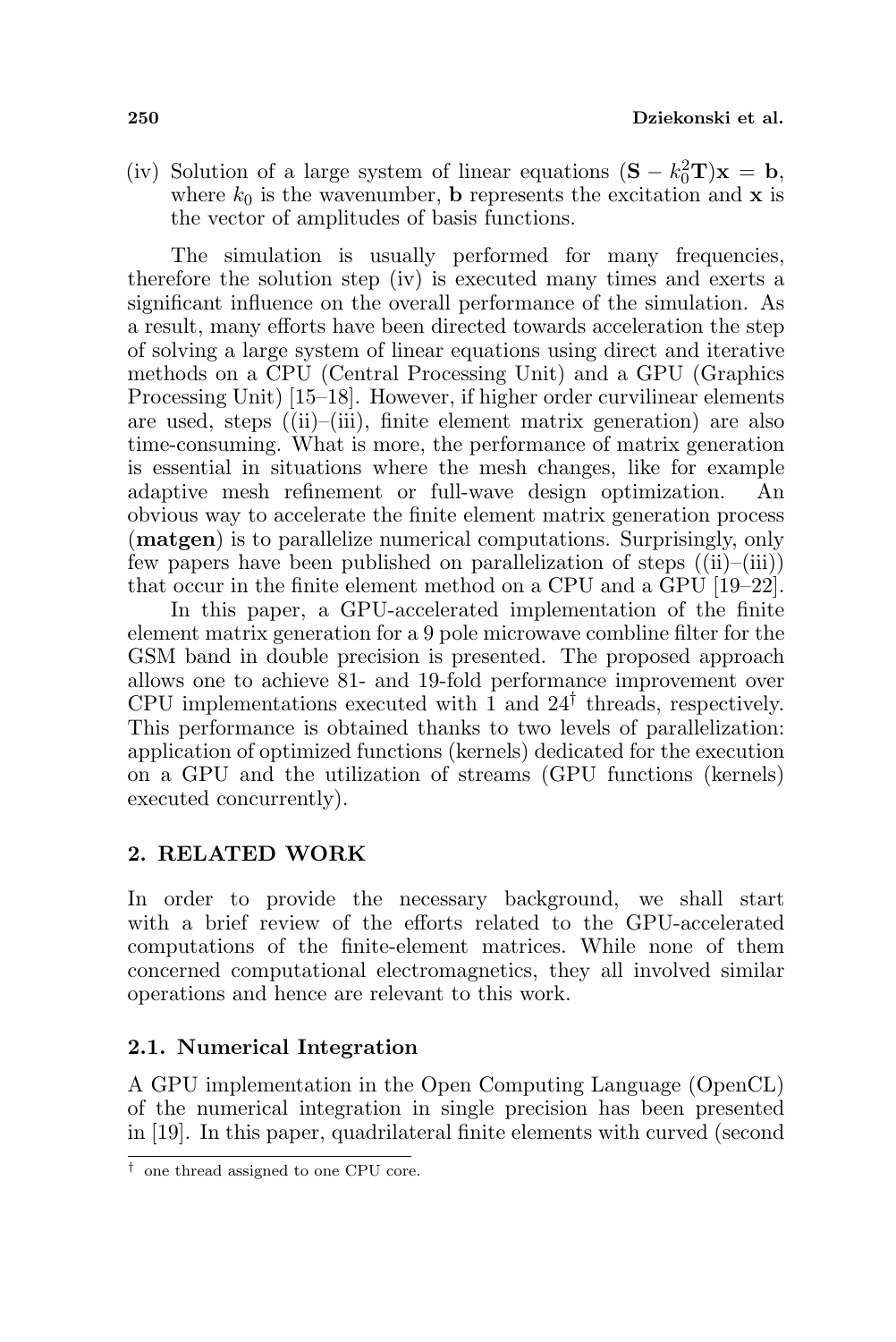order) geometry have been considered. In the GPU implementation a work-item is responsible for calculating one or more matrix entries and each work-group is responsible for processing a single finite element‡ . Comparing to a CPU (Intel Xeon E5520), a GPU (GTX 285) implementation of the numerical integration proposed in [19] allows one to obtain the speedups by a factor of 3–6.

Another GPU implementation of the numerical integration has been presented in [20]. In this paper, prismatic elements and shape functions being products of 2D shape functions for triangles and 1D shape functions in the vertical direction were considered. Authors have faced a problem of small resources available for a single thread on a GPU. Due to this fact the proposed GPU implementation of numerical integration was based on the assumption that a single finite element corresponds to a single threadblock and these individual threads calculate sets of element stiffness matrix entries. Depending on the approximation order, GPU (GeForce 8800 GTX) acceleration has resulted in 4–20 times performance gain compared to a two core CPU implementation (AMD X2).

## 2.2. Matrix Assembly

Issues related to matrix assembly using GPU and CPU have been discussed in [21]. In this paper, the authors have compared matrix assembly based on the Add to operation to a technique called  $LMA$  — Local Matrix Approach. In the former approach, one construct a matrix that maps the local node of the element to a global node number. Terms of the local matrix of each element are summed into particular terms in the global matrix using the Add to operation. The final sparse global matrix is stored in the CRS format (Compressed Row Storage [29]). The authors have concluded that the Add to approach is preferable for an implementation on a CPU but not suitable for GPUs. This is because the atomic operations have to be used on a GPU to ensure correctness. Also, since the global matrix is stored using a compressed format (CRS) finding the location of a particular term in memory requires a bisection search of the sparsity structure of the matrix. To remedy this problem, the  $LMA - Local Matrix Approach$ dedicated for an implementation on a GPU has been proposed. LMA omits the global assembly of stiffness matrix altogether and as a result avoids the usage of atomic operations and bisection searches. A GPU (NVIDIA GTX480) implementation based on the Local Matrix Approach has been found to provide a speedup of approximately an

<sup>‡</sup> A multiprocessor executes a CUDA thread for each OpenCL work-item and a thread block for each OpenCL work-group (see Subsection 5.1).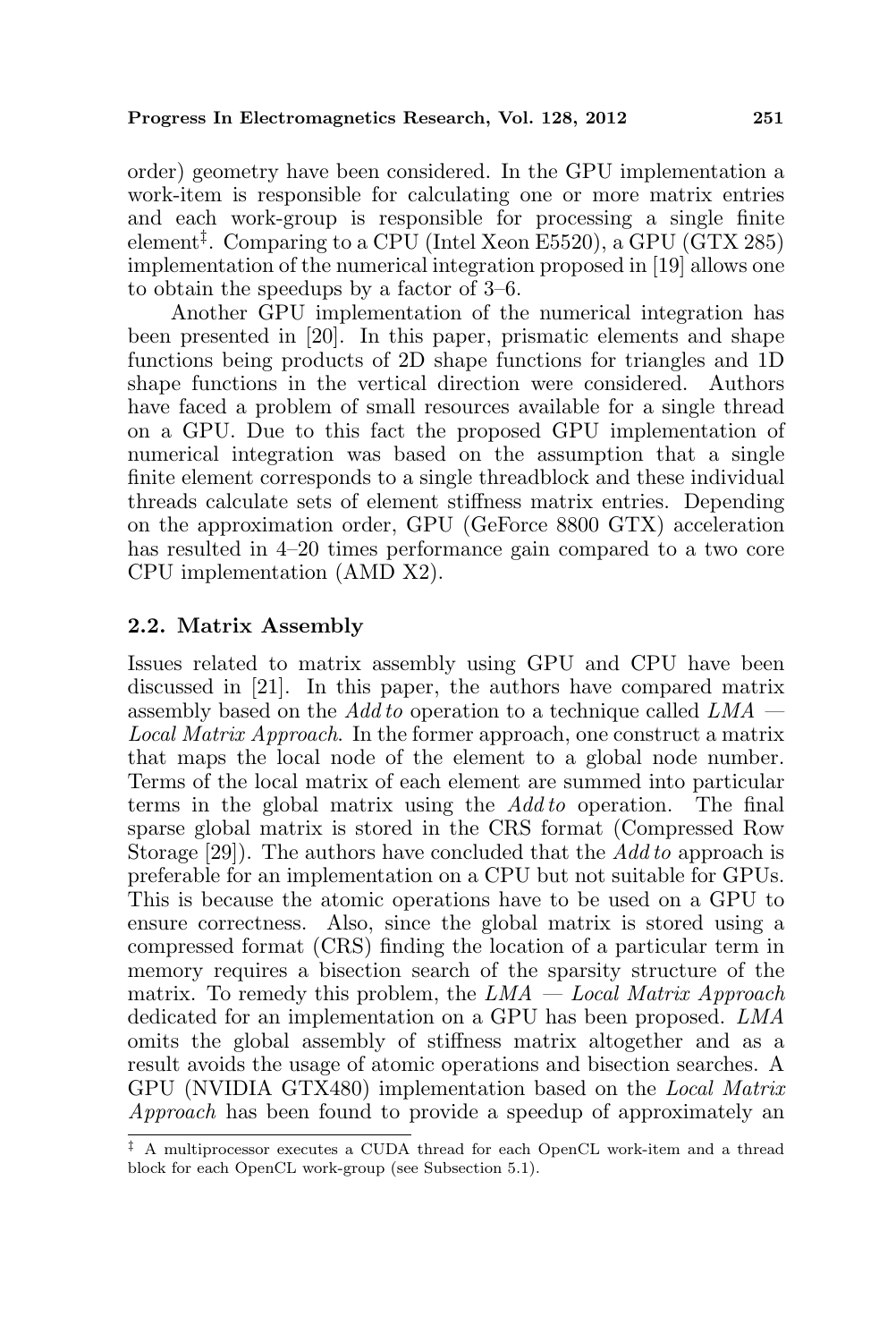order of magnitude over the 4-core Intel Xeon E5620 CPU version based on the *Add to* approach.

Another two approaches to matrix assembly, dedicated for a GPU have been presented in [22]. In this paper, 3D problems in single precision have been considered. The first approach, called Global NZ, takes advantage of global memory and divides computations into two GPU functions (kernels). In the first kernel, one thread computes the element data and in order to avoid race conditions, writes the element data to global memory in coalesced memory transactions. In the second kernel (reduction stage), one thread is assigned to assemble one nonzero entire from global memory. This approach is limited by the global memory size and its performance is adversely affected by the fact that both kernels refer to global memory, and hence the number of those references is doubled.

The second approach, called *Shared NZ*, takes advantage of shared memory to store the element data and reduce the number of transactions with global memory. A thread block is responsible for assembling a set of nonzero entries of the system of equations. This approach is limited by the shared memory size. The performance results reported in [22] indicate that both proposed algorithms executed on a GPU (GTX 480) yield speedups by a factor of 20 over a CPU implementation (Intel Core Duo).

### 3. FEM FORMULATION AND CONSTRUCTION OF MASS AND STIFFNESS MATRICES

The standard finite element problem is to solve the electric field vector wave equation

$$
\nabla \times \mu^{-1} \nabla \times \mathbf{E} - \omega^2 \epsilon \mathbf{E} = 0 \tag{1}
$$

with suitable boundary conditions.

In FEM a computational domain is divided into small elements, inside of each element the electric field is described as a linear combination of B vector basis functions  $(N_i)$  with coefficients  $(e_i)$ 

$$
\mathbf{E} = \sum_{i=1}^{B} e_i \mathbf{N}_i
$$
 (2)

For each element the local mass matrix  $\mathbf{T}_e$  and stiffness matrix  $\mathbf{S}_e$  are computed as the following volume integrals:

$$
t_{e_{ij}} = \iiint\limits_V \mathbf{N}_i \epsilon_r \mathbf{N}_j dV \tag{3}
$$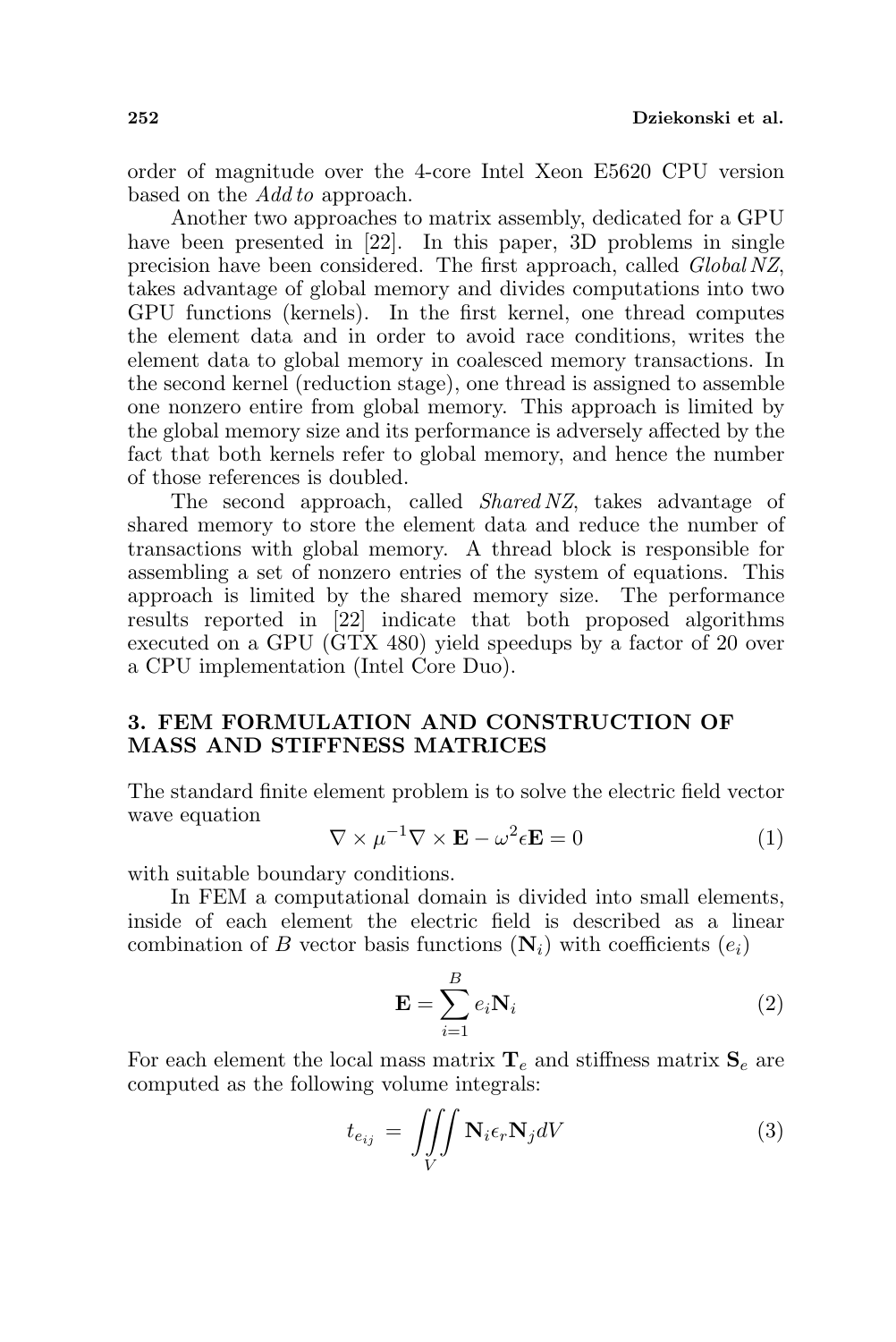Progress In Electromagnetics Research, Vol. 128, 2012 253

$$
s_{e_{ij}} = \iiint\limits_V (\nabla \times \mathbf{N}_i) \mu_r^{-1} (\nabla \times \mathbf{N}_j) dV \tag{4}
$$

The implementation presented in this paper employs curvilinear tetrahedral elements and vector basis functions of up-to the third order (QTCuN) [23]. This implies that  $B = 50$  basis functions (5 of which are linear combinations of the remaining 45 and are later rejected) are defined for each element. High-order Gaussian quadrature was applied  $[24]$  to evaluate integrals  $(3)$  and  $(4)$ . A Gaussian quadrature over a tetrahedron in simplex coordinates can be computed as

$$
\iiint\limits_V f(x, y, z)dV \approx |V| \cdot \sum_{i=1}^Q w_i \cdot f(p_i)
$$
 (5)

where  $Q$  denotes the number of quadrature points  $p_i$  in simplex coordinates, and  $w_i$ -s are the quadrature weights. In our work, we use  $Q = 81$ . For curvilinear elements and quadrature (5) Equations (3), (4) can be rewritten in a matrix notation as

$$
\mathbf{T}_e \approx \frac{1}{6} \sum_{i=1}^{Q} w_i \mathbf{N}_{Di} \left( \mathbf{J}_i^T \epsilon_r \mathbf{J}_i \right) \mathbf{N}_{Di}^T \det(\mathbf{J}_i)
$$
(6)

$$
\mathbf{S}_e \approx \frac{1}{6} \sum_{i=1}^{Q} w_i \mathbf{N}_{Pi} \left( \mathbf{J}_i^T \boldsymbol{\mu}_r^{-1} \mathbf{J}_i \right) \mathbf{N}_{Pi}^T \frac{1}{\det(\mathbf{J}_i)}
$$
(7)

where  $J_i$  is a Jacobian matrix computed at point  $p_i$  and  $N_{Di}$ ,  $N_{Pi}$  are matrices of the size  $B \times 3$  storing the values of basis functions  $N_i$  and their curls  $\nabla \times \mathbf{N}_i$  computed at point  $p_i$  (the integration is performed on reference tetrahedron). If an isotropic medium is taken into account, both  $\epsilon_r$  and  $\mu_r^{-1}$  are scalars, so they can be taken outside the integral. Similarly, if the element is rectilinear, the Jacobian  $J_i$  is constant inside the element and both  $(\mathbf{J}_i^T \epsilon_r \mathbf{J}_i)$  and  $(\mathbf{J}_i^T \mu_r^{-1} \mathbf{J}_i)$  can be put outside the integral to improve the efficiency. Once the local matrices have been computed they can be assembled into a global system of equations, resulting in large and sparse matrices S and T.

#### 4. GSM BAND FILTER

FEM formulations presented in previous section are applied in order to construct the global mass and stiffness matrices for a complex electromagnetics structure of a 9 pole microwave combline filter. The filter is designed for the GSM band and has three coaxial cross couplings (Fig. 1). Combline resonators consist of posts with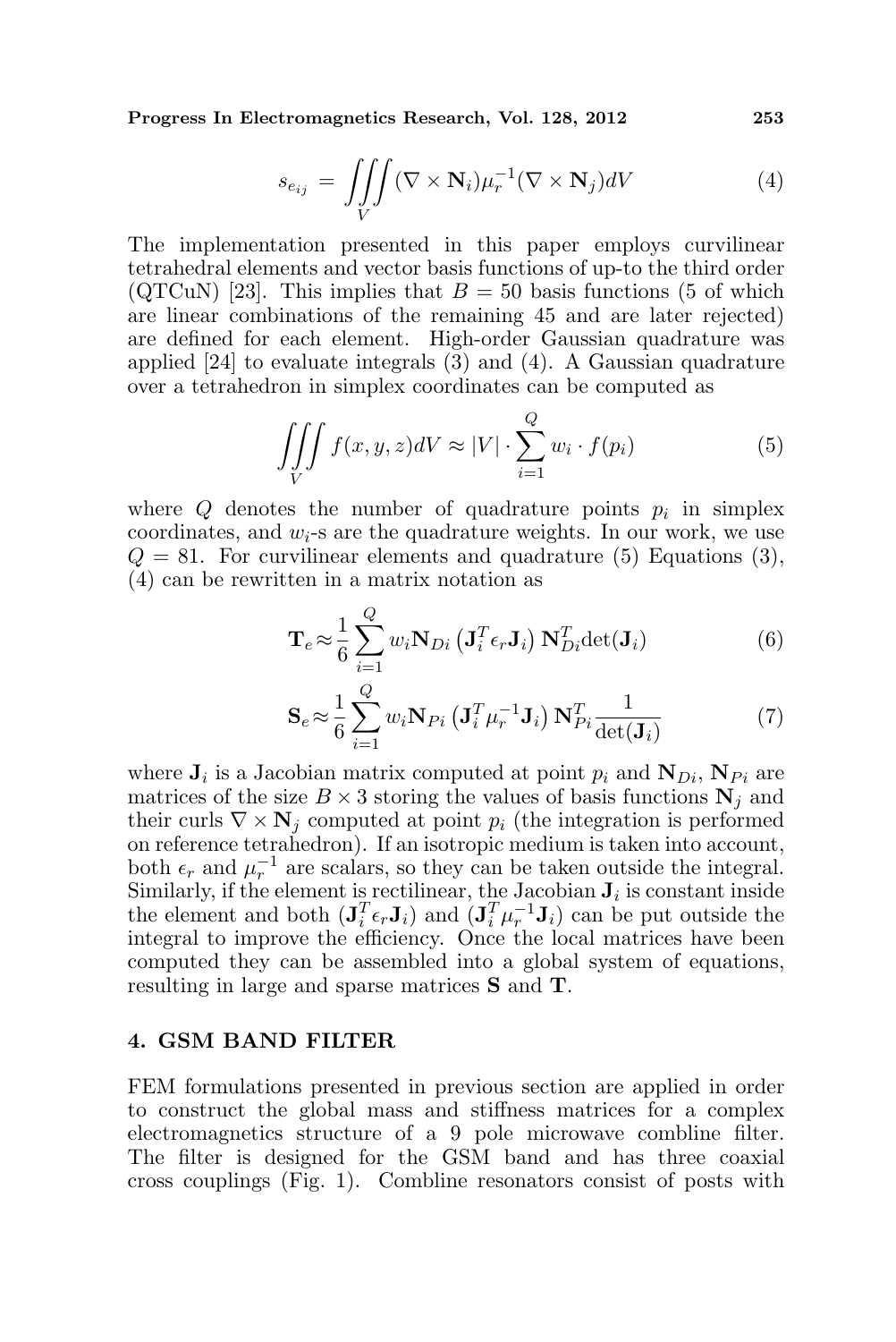

Figure 1. Test structure — 9th order combline filter for the GSM band with three coaxial cross couplings.

drilled holes and screws. The tetrahedral mesh of the structure was generated with the Netgen mesher [25]. In this paper the finite element matrix generation is performed for two meshes with 13613 and 28806 tetrahedra (see details in Table 1).

## 5. GPU IMPLEMENTATION OF FINITE ELEMENT MATRIX GENERATION

In this section, a GPU-based implementation of finite element matrix generation is described. Firstly, the most important features of GPU programming are presented. Later, GPU implementations of the fundamental phases of matrix generation are described.

# 5.1. Programming Fermi GPUs

In our research, we used NVIDIA's Fermi Graphics Processing Units. In this section a few concepts essential for understanding the efficiency of computations using Fermi architecture are recalled [26].

A single GPU has many processors that execute in parallel the same code on different data. In the Fermi architecture<sup>§</sup> [27], 32 processors are gathered into multiprocessors. A function that is called from a CPU (host) and executed on a GPU (device) is named a kernel. A thread is the smallest unit of parallelization in kernels. Threads are gathered into blocks of threads, while blocks are gathered into grids of blocks. Threads may access a few kinds of GPU memory: global memory (big latency, read-write), shared memory (on-chip, low

<sup>§</sup> Fermi is the code name for the generation of a CUDA architecture introduced in 2010.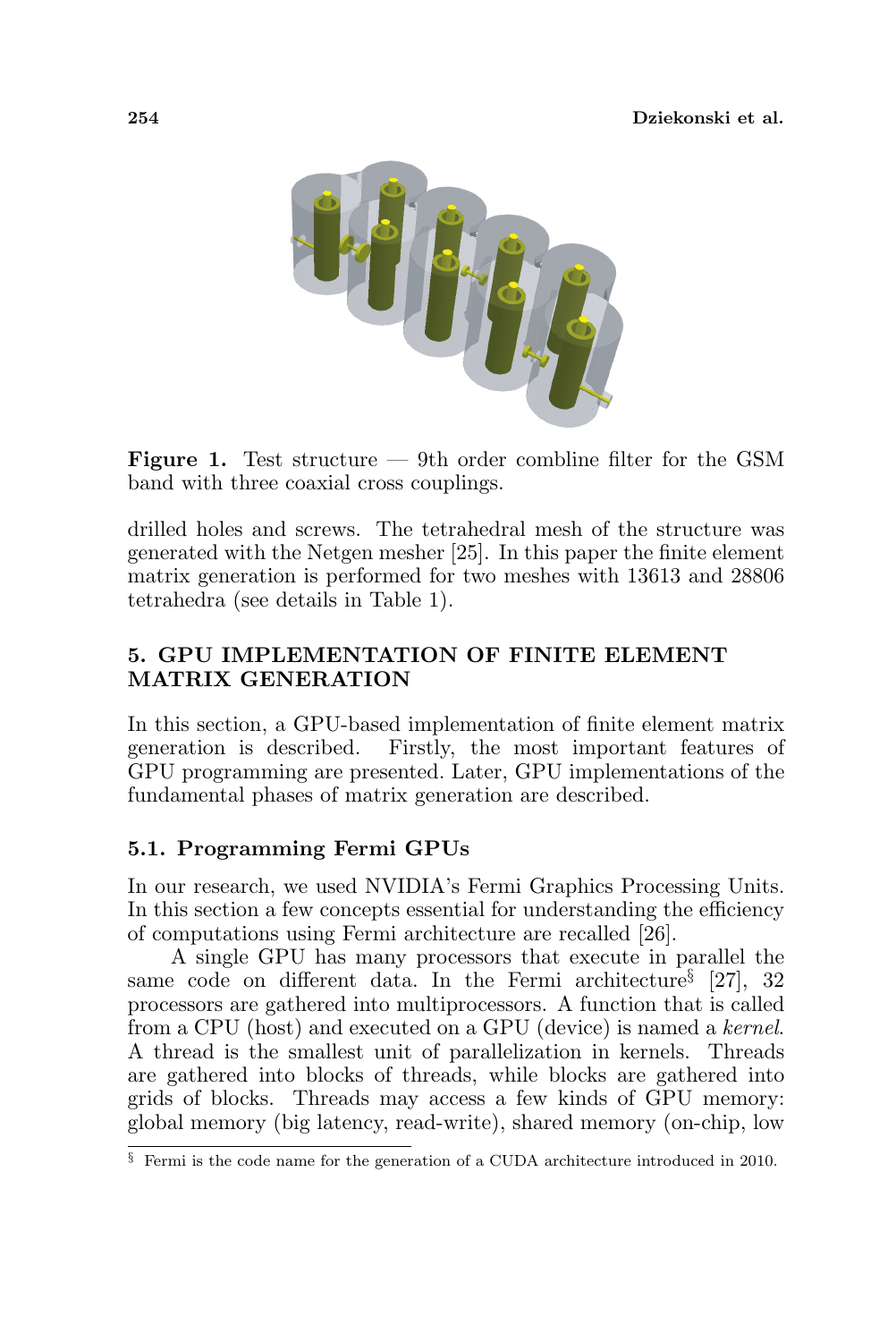

Figure 2. A basic variant of matrix generation on a GPU.

latency, limited to 16/48 kB per block), texture memory (low latency, read-only), and registers (low latency).

Compared to previous generations of GPUs the Fermi architecture has the following advantages [27]:

- computations in double precision are performed four times faster.
- atomic operations are performed remarkably faster  $(20x)$ .
- concurrent kernel execution is possible (up to 16 different GPU functions can be executed independently).

These features can be used to improve the performance of FEM matrix generation either at the numerical integration or matrix assembly stage, or both. To obtain a high efficiency of the code execution on a GPU one should minimize the transfer between a GPU and a CPU, use shared memory as much as possible, replace global memory accesses with shared memory accesses and guarantee a coalesced access to global memory [26].

# 5.2. Phases of Matrix Generation

In this subsection, GPU implementations of three fundamental phases of the finite element matrix generation: numerical integration, matrix assembly in the coordinate (COO) format, conversion from the COO to the CRS (Compressed Rows Storage) format are described (Fig. 2).

# 5.2.1. Numerical Integration

In the numerical integration phase (Eqs.  $(6)-(7)$ ) computations are performed in two loops (listing 1). The outer one is over M tetrahedra, while the inner loop involves  $Q$  iterations where  $Q$  is the number of points in the Gauss quadrature (in our case  $Q = 81$ ). In [19, 20] a single thread block (work-group) is responsible for processing a single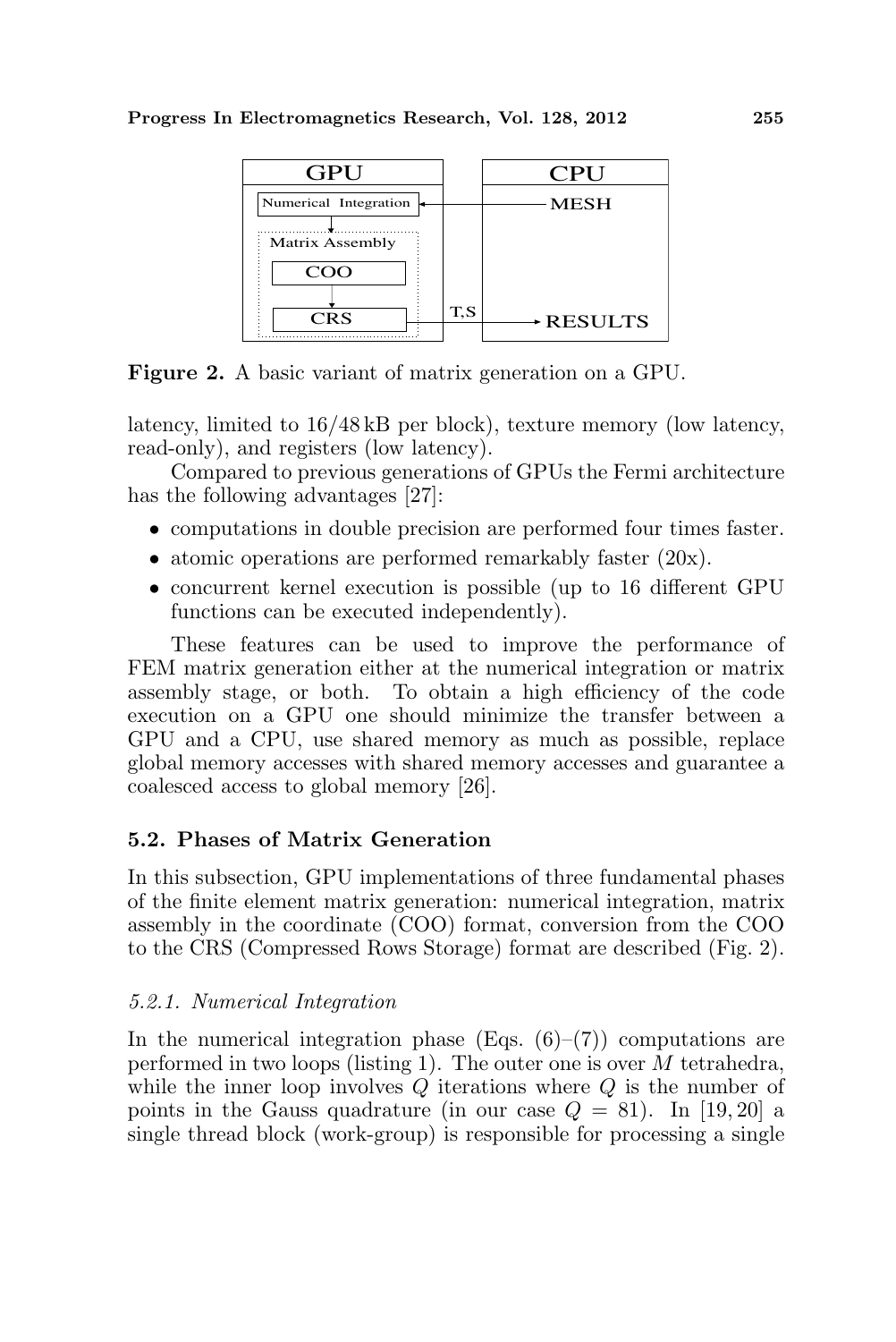finite element, which means that the outer loop is parallelized<sup>||</sup>. In our implementation we also parallelize the outer loop. To achieve this, 32 finite elements are assigned to be processed in parallel. This number was selected based on the results of numerical tests which have shown that processing more than 32 tetrahedra at one time does not improve efficiency¶ .

Listening 1: A pseudocode of the numerical integration.  $// M$  — no. of finite elements for (int i = 0; i < M; i++){  $// Q$  — no. of points in Gauss quadrature for (int q = 0; q < Q; q++){ //computation of mass matrix (Te), steps:  $T_1 = ND * J_T;$  $T_2 = T_1 * J;$  $Te += T_2 * ND_T;$ //computations of stiffness matrix (Se), steps:  $S_1 = NP * J;$  $S_2 = S_1 * J_T;$  $Se += S_2 * NP_T; \}$ 

Inside the inner loop there are six dense matrix-matrix products. These products can be performed on a GPU with a function cublasDgemm from the CUBLAS library [28]. However, the CUBLAS library does not perform well enough for matrices the size of which is smaller than 100 and is not a multiple of 16. Such a situation occurs in the proposed formulations (Eqs.  $(2)-(7)$ ) where the maximal size of dense matrices is equal to 50. To overcome this problem, we developed our own functions (kernels) to perform the dense matrixmatrix product on a GPU for dedicated matrix dimensions. What is more, the flexibility of the kernels was extended in order to parallelize a Gauss quadrature. In this case  $Q = 81$  matrix-matrix products are performed in parallel, which is not directly possible with a cublasDgemm function. As a result, the numerical integration, which is performed by the inner loop in (listing 1), was replaced in our implementation by the parallel execution of 81 thread blocks.

The next optimization step was to replace disjoint computations of matrices  $T_1$  and  $T_2$  into one operation and do a similar thing related to

 $\parallel$  The number of active blocks processed on GPU multiprocessors depends on the GPU resources (f.e. up to 8 active blocks per multiprocessor in [19]).

<sup>¶</sup> Particularly if a Gauss quadrature is parallelized (see. next paragraph).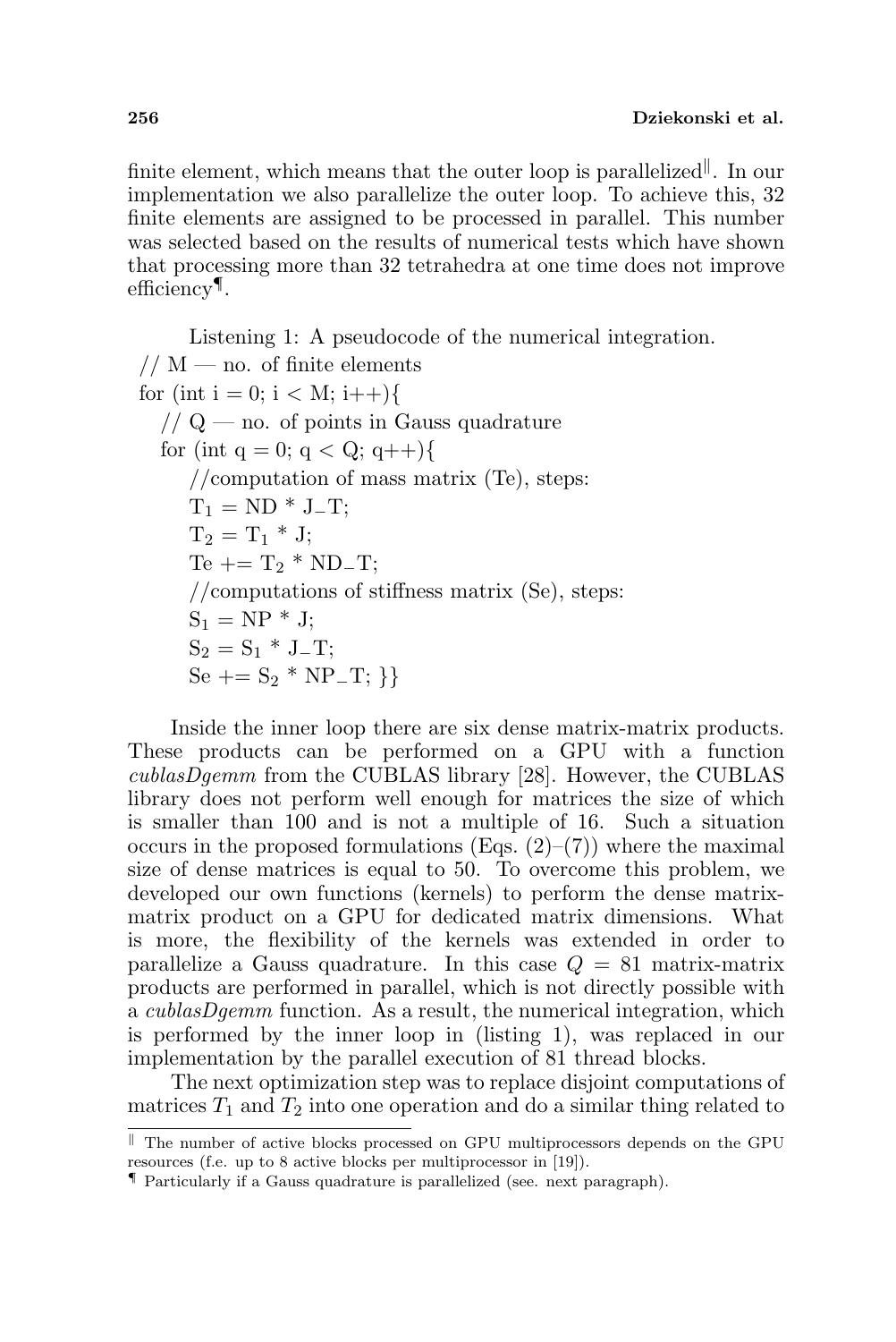matrix  $S_e$ . To achieve this, matrices  $T_1(S_1)$  are stored in low latency on-chip shared memory instead of global memory (Subsection 5.1). Such a modification allows one to avoid the time-consuming writing and reading of sub-results (matrices  $T_1, S_1$ ) from and to the global memory.

Finally, concurrent kernel execution was applied in such a manner that computations related to the generation of local matrices  $\mathbf{T}_e$  and  $\mathbf{S}_e$ were assigned to two separate streams. This Fermi architecture feature provides a twofold parallelization — not only threads inside kernels work in parallel, but also kernels are executed independently. What is worth mentioning, a concurrent kernel execution has not been utilized in any previous papers [19–22].

All in all, the code optimization described above allowed us to achieve a significantly better performance than a CUBLAS-based implementation (see the discussion in Section 6).

### 5.2.2. Matrix Generation in a Coordinate Format

In this phase, dense local matrices  $(\mathbf{T}_e, \mathbf{S}_e)$  arisen from the numerical integration are converted to sparse global matrices  $(T, S)$ . At this stage the boundary conditions are also applied. Since the whole process is performed on a GPU, no additional transfer (GPU  $\leq$  CPU) between the numerical integration and this phase is required (see Fig. 2).

One should keep in mind that matrices  $(T, S)$  are sparse and in order to optimize the usage of memory a compression format should be applied. One of the most commonly used formats is CRS (Compressed Row Storage [29]). However, due to the fact that a direct matrix assembly into the CRS format has been proven to be inefficient on a GPU (see Subsection 2.2, [21]), we decided to divide the matrix assembly process into two steps. Firstly, sparse matrices  $(T, S)$  are generated and stored in the Coordinate format  $(COO)^+$  and later on they are converted to the CRS format (Subsubsection 5.2.3). Such an approach is different from implementations reported in [21, 22] and to the best of the authors knowledge has not been implemented on a GPU yet.

The matrix assembly in the COO format is performed by two kernels. One kernel prepares information about the indices of nonzero entries in the global matrices. The other one takes advantage of the massive parallelization in such a manner that one thread is assigned to assembling 8 nonzero entries in the global matrix stored in the COO format. Moreover, a significant reduction of matrix assembly time is

 $+$  In the COO format a sparse matrix is compressed into three vectors:  $I$  — row indices,  $J$  — column indices,  $V$  — nonzero entries.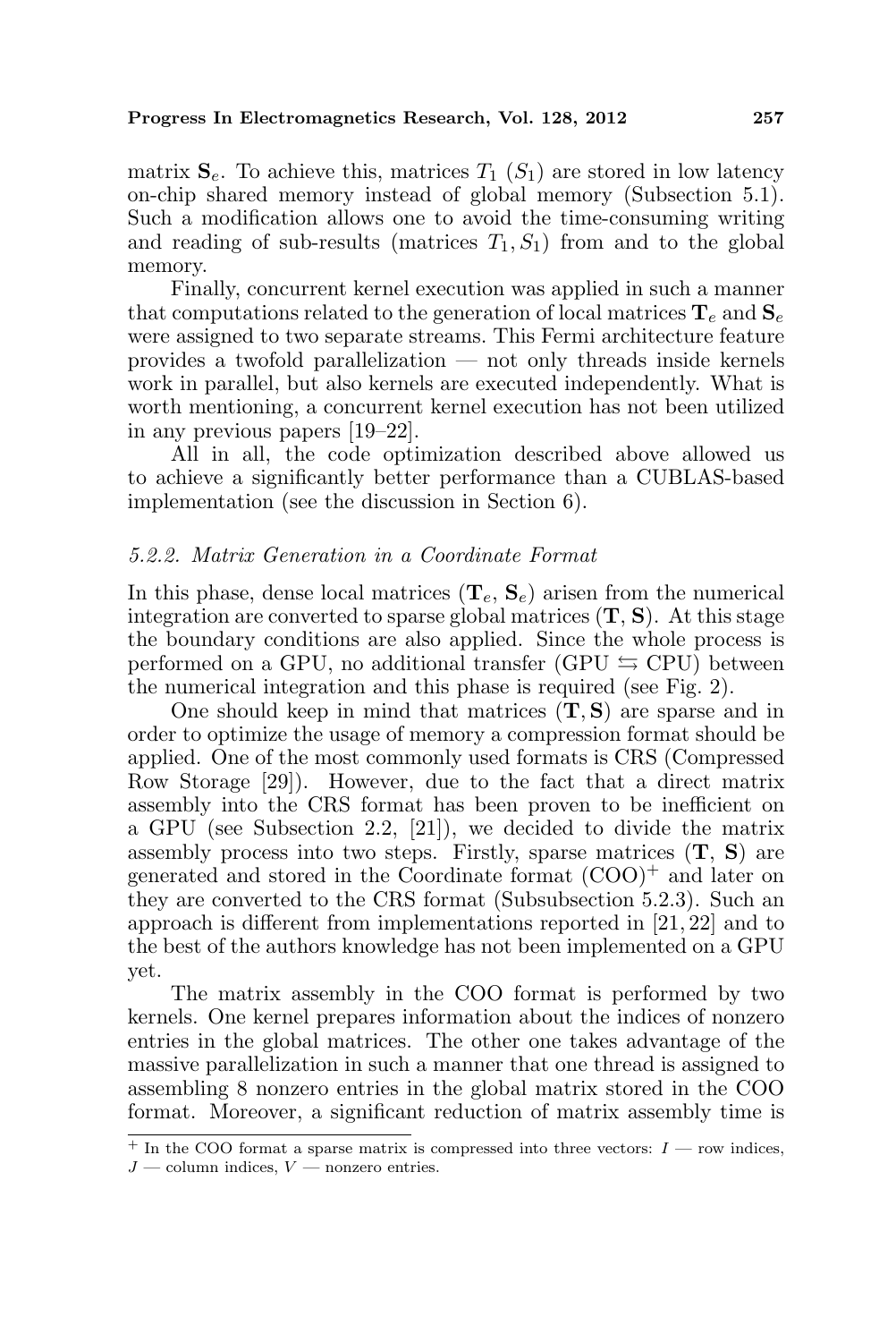obtained thanks to the usage of registers and an efficient transfer to global memory. It has to be born in mind, that while the assembly in the COO format is much simpler and better suited to GPU than the assembly in the CRS format, this approach has one drawback. Global matrices  $(T, S)$  stored in the COO format include duplicates (entries of the same coordinates  $(I, J)$  but different values  $(V)$  that appear for finite elements of the same edge). These duplicates have to be detected and added and we do it while converting the matrix from the COO storage format to CRS. This conversion is required anyway, as the CRS format is commonly used by sparse matrix solver libraries both on CPU (Intel Pardiso [30]) and GPU (CUSPARSE Library [31]). Moreover, for sparse matrices stored in double precision the CRS format is about 30% more efficient in terms of memory usage than the COO format.

### 5.2.3. COO to CRS

As mentioned in the previous subsection, the conversion has also to guarantee the elimination of duplicates that exist in global matrices (T, S) stored in the COO format. On a CPU this can readily be done using the function  $umcheck\_triplet\_to\_col$  from the UMFPACK library <sup> $\sharp$ </sup> [32]. To the best of our knowledge similar GPU procedures for the COO to CRS format conversion with summation of duplicates to one matrix entry have not been reported. Therefore we have developed a multithreaded version of the UMFPACK umfpack triplet to col function which has been optimized for execution on a GPU.

In our implementation, atomic operations are used during the elimination of duplicates. One should be aware of the fact that duplicates occupy about 20% of all nonzero entries (NNZ) of sparse global matrices stored in the COO format so the number of atomic operation is large. In previous CUDA architectures this would imply a large performance penalty (see Subsection 5.1, and a discussion in [21]). Fortunately, compared to previous CUDA architectures, Fermi compatible GPUs [27] allow one to achieve 20x better performance for atomic operations. What is more, at the beginning of the conversion step we sort global matrices  $(T, S)$  stored in the COO format, which leads to a significant reduction of the number of atomic operations from 20% of nonzero entries (NNZ) to  $2N$  — twice the sparse matrix size  $(N)$ .

Secondly, the proposed converter overcomes the limitations of the parallel prefix sum (scan) proposed by NVIDIA in the GPU Computing SDK. The NVIDIA's implementation of scan algorithm realizes a

 $\sharp$  A function umfpack triplet to col converts the COO to the CCS format (Compressed Column Storage [29]). However, CCS equals CRS for symmetric matrices.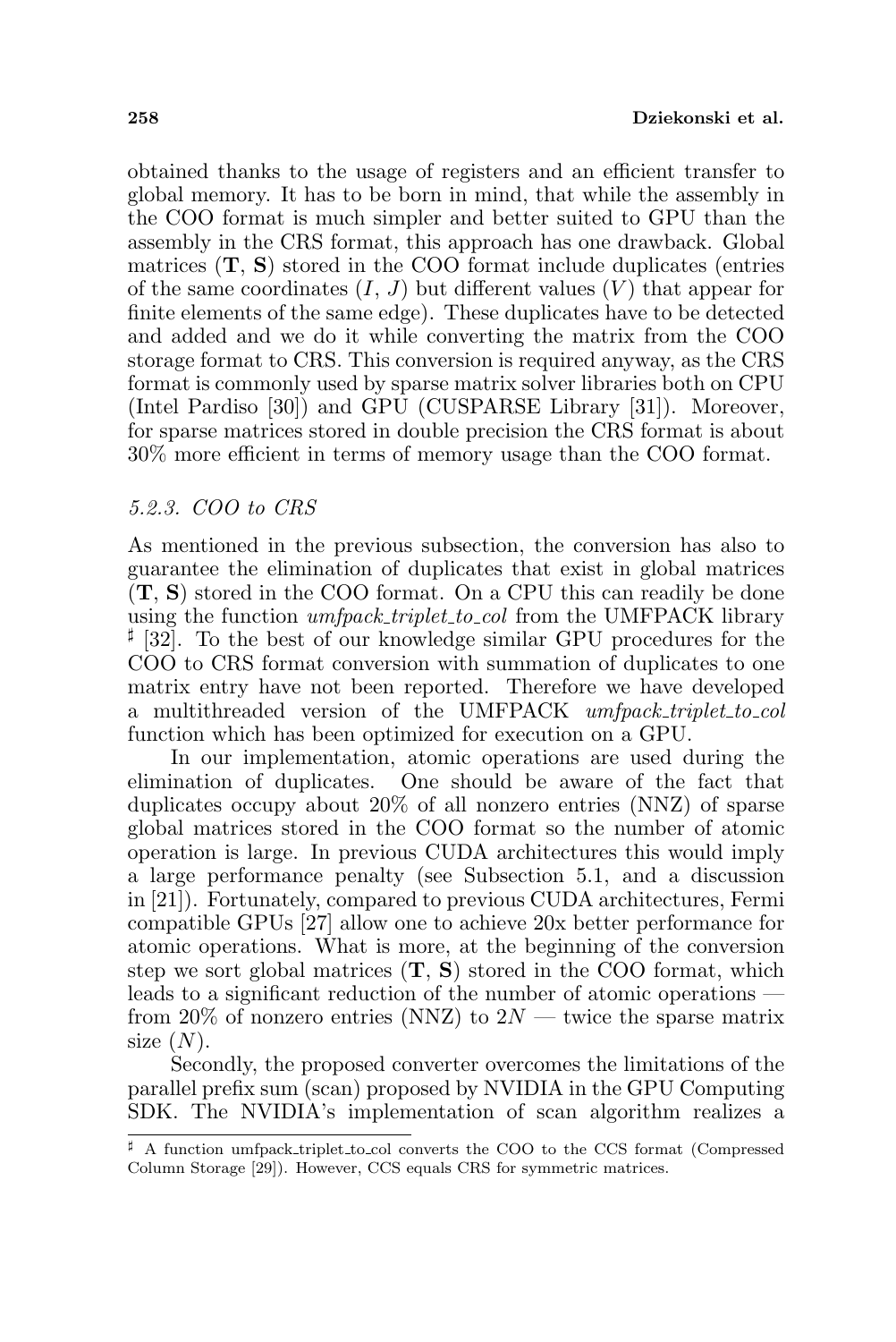commonly known algorithm for short vectors whereas for large vectors all data is divided into smaller parts for which scan is performed independently. Our implementation modifies the parallel prefix sum (scan) proposed by NVIDIA in such a way that the parallel prefix sum is always performed on the whole vector.

In order to optimize the assembly procedures even further, we assumed that matrices  $T$  and  $S$  have the same "pattern" — they have the same row and column indices, different nonzero values††. Thanks to this assumption, operations on indices are performed only for matrix T during the format conversion and are mapped for matrix S. It reduces redundant memory operations and eliminates the need for storing vectors of row and column indices of matrix S on a GPU.

### 6. RESULTS

The proposed approach to the finite element matrix generation was verified for the combline filter described in Section 4 on a test platform consisting of:

- 1x NVIDIA's Tesla C2075 GPU (448 cores, 6 GB).
- 2x Opteron 6174 (12 cores,  $2.2 \text{ GHz}$ ) plus 64 GB RAM.

In order to provide a fair comparison, the GPU implementation of the finite element matrix generation is compared with CPU implementations that take advantage of the Intel MKL BLAS 1- 3 functions performed in a parallel mode, OpenMP API and the umfpack\_triplet\_to\_col function from the UMFPACK as a core of the conversion from the COO to the CRS format.

The details of test problems in double precision are given in Table 1. With 6 GB of GPU memory, the largest problem that can be processed in double precision involves 30000 tetrahedra. Larger problems can be handled by sequentially processing chunks smaller than 30000 finite elements. This mode of operation can be optimized but this is beyond the scope of this paper and will not be discussed.

The comparison between GPU and CPU implementations of three phases of the matrix generation is presented in Fig. 3 and Table 2. The data presented in Fig. 3 prove that the numerical integration is the most time-consuming phase of the finite element matrix generation on a CPU (73%–83%). The matrix generation in the COO format and a conversion from the COO to the CRS format occupy about 9%– 13% and 4%–18% of the whole matrix generation time on a CPU,

 $\dagger$  In general, matrices **T** and **S** have different patterns. We have decided to store extra zero entries in matrix S in order to have the same pattern for both matrices. Thanks to this modification, the conversion from the COO to the CRS format is performed much faster.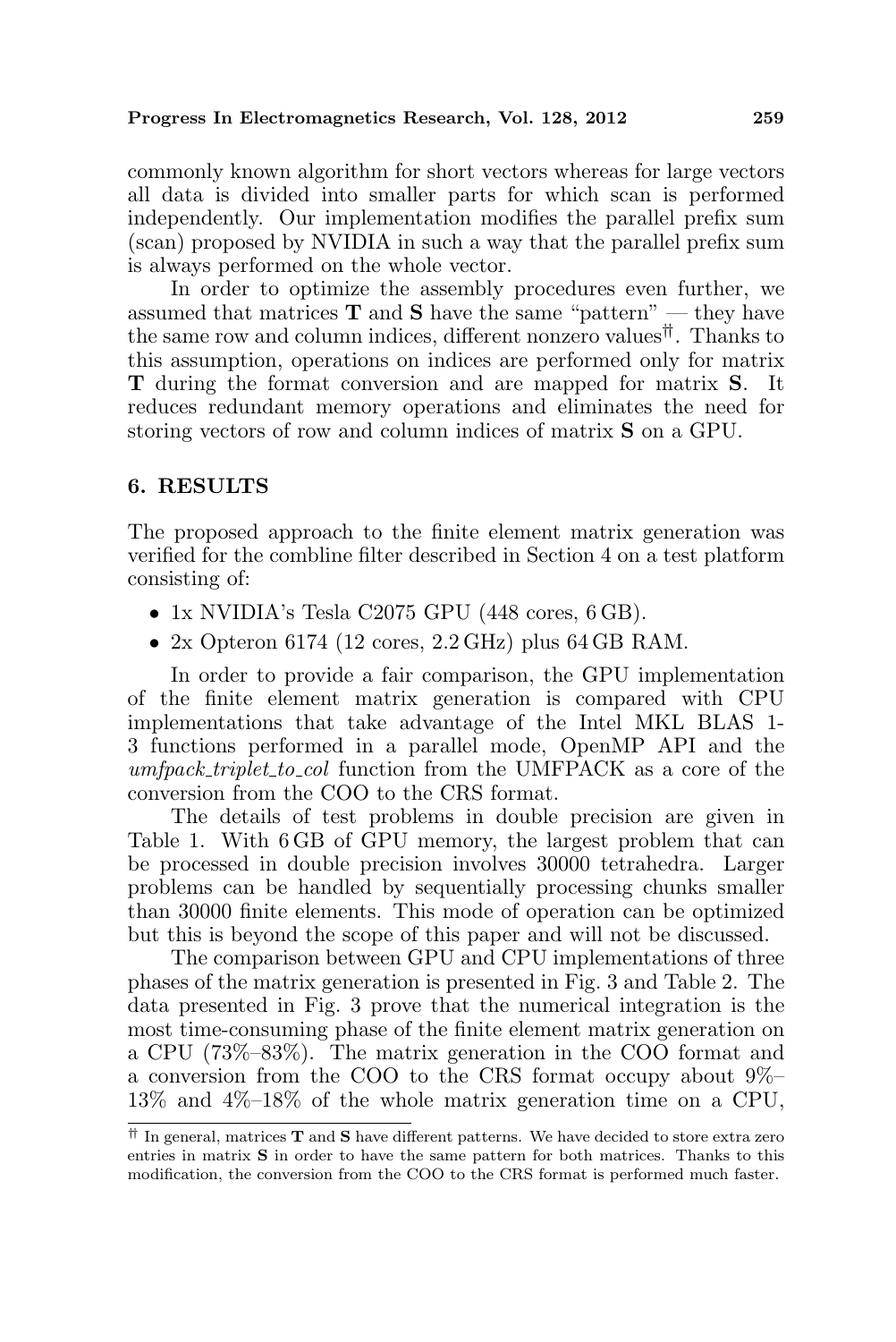

**Figure 3.** The finite matrix generation  $(TEST2)$  — time share required for the numerical integration (NI), matrix assembly into the COO format (COO) and conversion from the COO to CRS format (CRS). Test platforms GPU: (Tesla C2075) and CPU (2x twelve-core Opterons 6174). (a) Opteron — 1 thread. (b) Opteron — 24 thread. (c) Tesla C2075.

Table 1. Problems generated with the finite element method. NNZ no. of nonzero entries,  $N - size$  of sparse system of linear equations,  $T - a$  mass matrix,  $S - a$  stiffness matrix.

| Test problem     | TEST1    | TEST <sub>2</sub> |
|------------------|----------|-------------------|
| Elements (el.)   | 13613    | 28806             |
| $S, T_{COO}$ NNZ | 17791074 | 38749374          |
| $S, T_{COO}$ N   | 213984   | 455916            |
| $S, T_{CRS}$ NNZ | 14010426 | 30447378          |
| $S, T_{CRS}$ N   | 213984   | 455916            |

Table 2. Average speedup of the matrix generation phases between a GPU (Tesla C2075) and CPU (2x twelve-core Opteron 6174) implementation,  $th.$  — number of threads in a CPU implementation.

| GPU vs. CPU | Tesla vs. Opteron-1th. | Tesla vs. Opteron-24th. |
|-------------|------------------------|-------------------------|
| NI          | 77.88                  | 15.56                   |
| COO         | 261.82                 | 53.04                   |
| <b>CRS</b>  | 35.79                  | -35.80                  |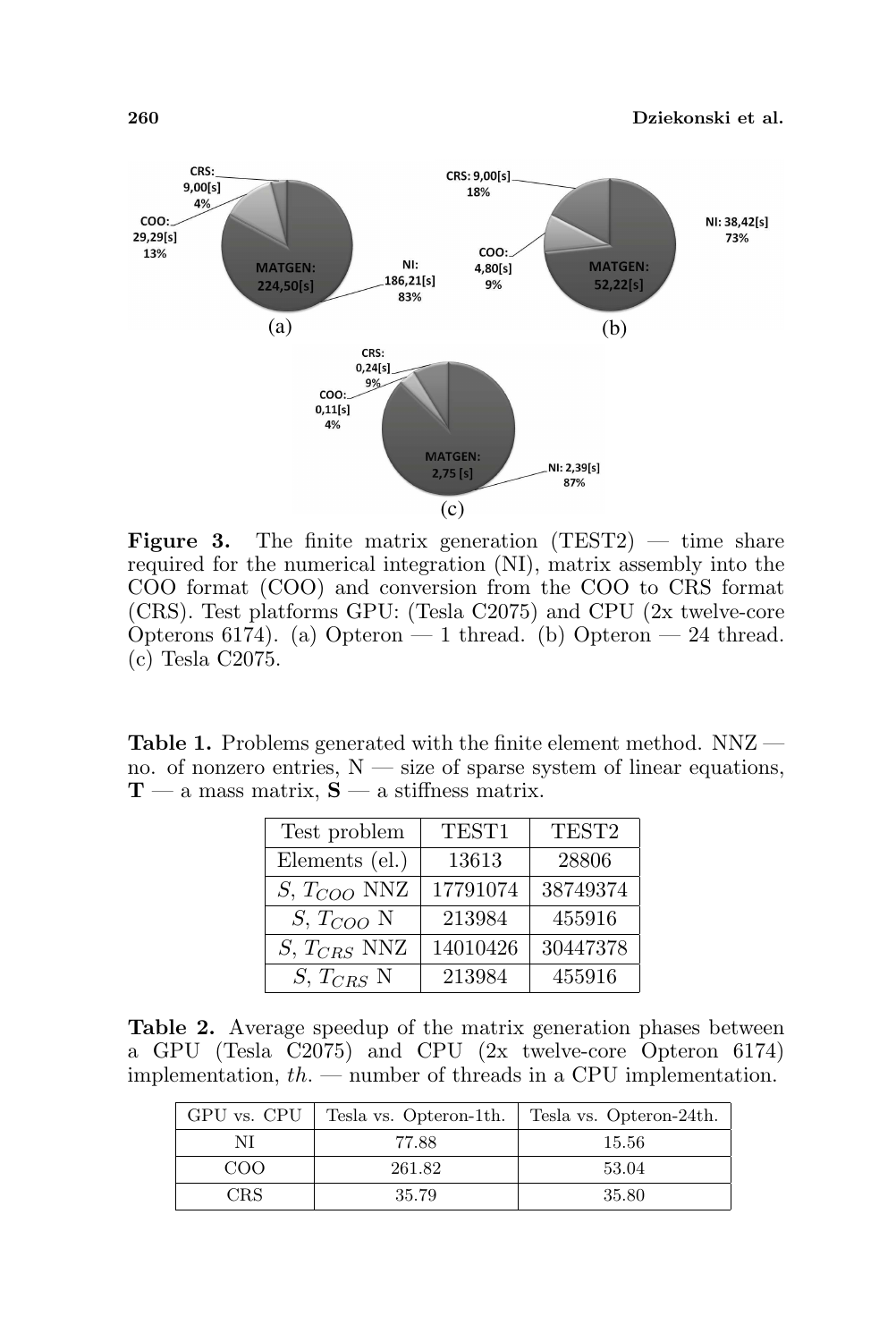| GPU            |                                 |       | Speedup vs.   |
|----------------|---------------------------------|-------|---------------|
| implementation | Description                     | [sec] | <b>CUBLAS</b> |
| (A)            | <b>CUBLAS</b>                   | 33.98 |               |
|                | (cublasDgemm)                   |       |               |
| (B)            | In house                        | 36.26 | 0.96          |
|                | $C = A * B$                     |       |               |
| (C)            | $(B)$ for                       | 28.5  | 1.19          |
|                | dedicated dimensions            |       |               |
| (D)            | $(C)$ with                      | 2.26  | 16.50         |
|                | parallel quadrature             |       |               |
| (E)            | $(D)$ + joining steps           | 1.51  | 22.50         |
|                | $(T_1, T_2 \rightarrow T_{12})$ |       |               |
| (F)            | (E)                             | 1.37  | 24.68         |
|                | $+$ streams                     |       |               |
| (G)            | $(F) +$ many                    | 1.13  | 30.02         |
|                | tetrahedra                      |       |               |

Table 3. Optimization of the numerical integration on a GPU (Tesla C2075). Test problem with 13613 tetrahedral elements.

respectively. This picture changes when the matrix is generated on a GPU. The numerical integration still takes up most of the matrix generation time (87%). However, the matrix assembly into the COO format achieves a remarkable performance — only  $4\%$  of the time of the matrix generation. The GPU-based conversion from the COO to CRS format that also eliminates duplicates takes about 9%.

One can notice that for each phase of the matrix generation the GPU implementation is more effective than a CPU one (Table 2). Comparing the performance obtained for the test platform (one Tesla vs. two twelve-core Opterons), one may observe that the numerical integration has been accelerated about 77.88 and 15.56 times on a Tesla C2075 versus CPU implementations that employ 1 and 24 threads, respectively. Moreover, for a matrix assembly into the COO format we have achieved even better results (speedups by a factor of 261.82 and 53.04 over CPU implementations that employ 1 and 24 threads). Finally, the GPU conversion from the COO to the CRS format that also eliminates duplicates has allowed us to achieve about 35 fold performance improvement over CPU implementations. Comparing a GPU implementation to CPU implementations that employ 1 and 24 threads, the cumulative performance improvement of the matrix assembly phase (COO+CRS) is about 105 and 41 fold, respectively.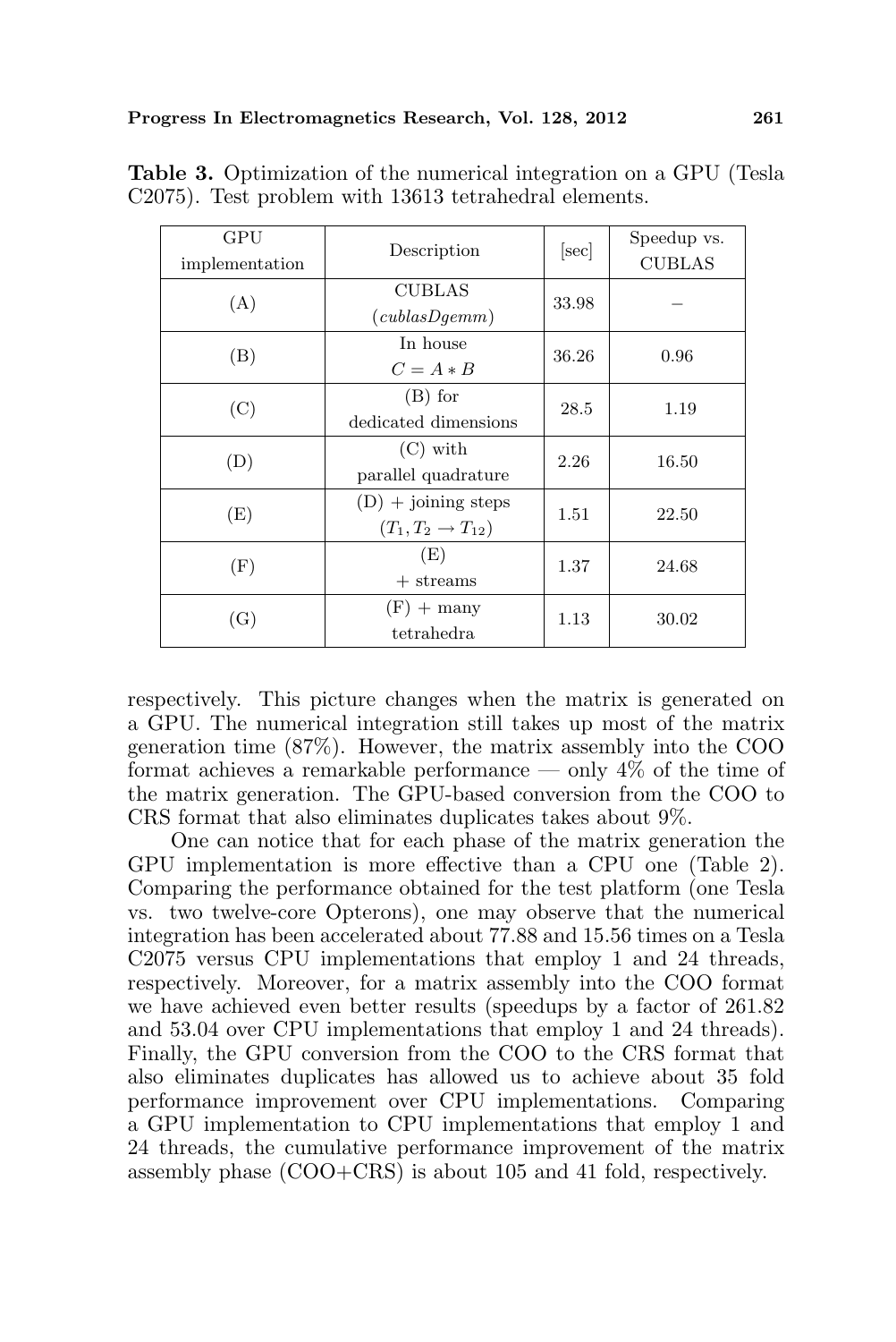| Problem                              | TEST1  | TEST <sub>2</sub> |
|--------------------------------------|--------|-------------------|
| $GPU$ – Tesla [s]                    | 1.29   | 2.75              |
| $CPU - Option (1th.)$ [s]            | 104.92 | 224.50            |
| $CPU$ - Opteron $(24th.)$ [s]        | 24.03  | 52.22             |
| $Speedup$ - Tesla vs. Opteron (1th.) | 81.1   | 81.8              |
| $Speedup$ - Tesla vs. Opteron(24th.) | 18.6   | <b>19.0</b>       |

Table 4. Performance of the finite matrix generation (th. — number of OpenMP threads). Test platforms GPU (Tesla C2075) and CPU (2x Opteron 6174).

Since the numerical integration is the most time-consuming phase of the finite element matrix generation, the effect of various optimization techniques used in our GPU implementation at this phase shall be described in details. The impact of each optimization technique proposed in our implementation (see Subsubsection 5.2.1 for details) on the efficiency of numerical integration can be seen from the data collected in Table 3 (variants A-G). Let us recall, that the baseline version implements the algorithm shown in listing 1 using CUBLAS procedures for matrix-matrix products. This version is denoted by letter (A). Our enhancements consisted of replacement of CUBLAS procedure by our own implementation of matrix-matrix product (B) and reformulation of this product for a specific matrix dimension occurring in our operations (C), parallelization of the inner loop (D), calculating local matrices  $T_e$  (and  $S_e$ ) in two steps, rather than three and application of shared memory at this stage (E), applying streams to compute  $\mathbf{T}_e$  and  $\mathbf{S}_e$  concurrently (F), and finally, processing many tetrahedra in parallel (G). One may notice that the in-house implementation of matrix-matrix product achieves slightly worse performance than functions from CUBLAS library (B). However, the modification of the code that takes the dedicated dimensions into consideration allows one to achieve 19% performance improvement (C). Nevertheless, the most significant improvement is obtained thanks to the parallelization of the Gauss quadrature (D). Moreover, the usage of the shared memory instead of the global memory reduced the time of numerical integration (E). A twofold parallelization obtained thanks to the concurrent kernel execution used in (F) allowed us to achieve further performance improvement. With many tetrahedra processed in parallel  $(G)$ , the cumulative speedup by a factor of 30.02 over the CUBLAS based implementation has been reached.

Porting both numerical integration and the matrix assembly bore fruits in a significant overall performance improvement of the finite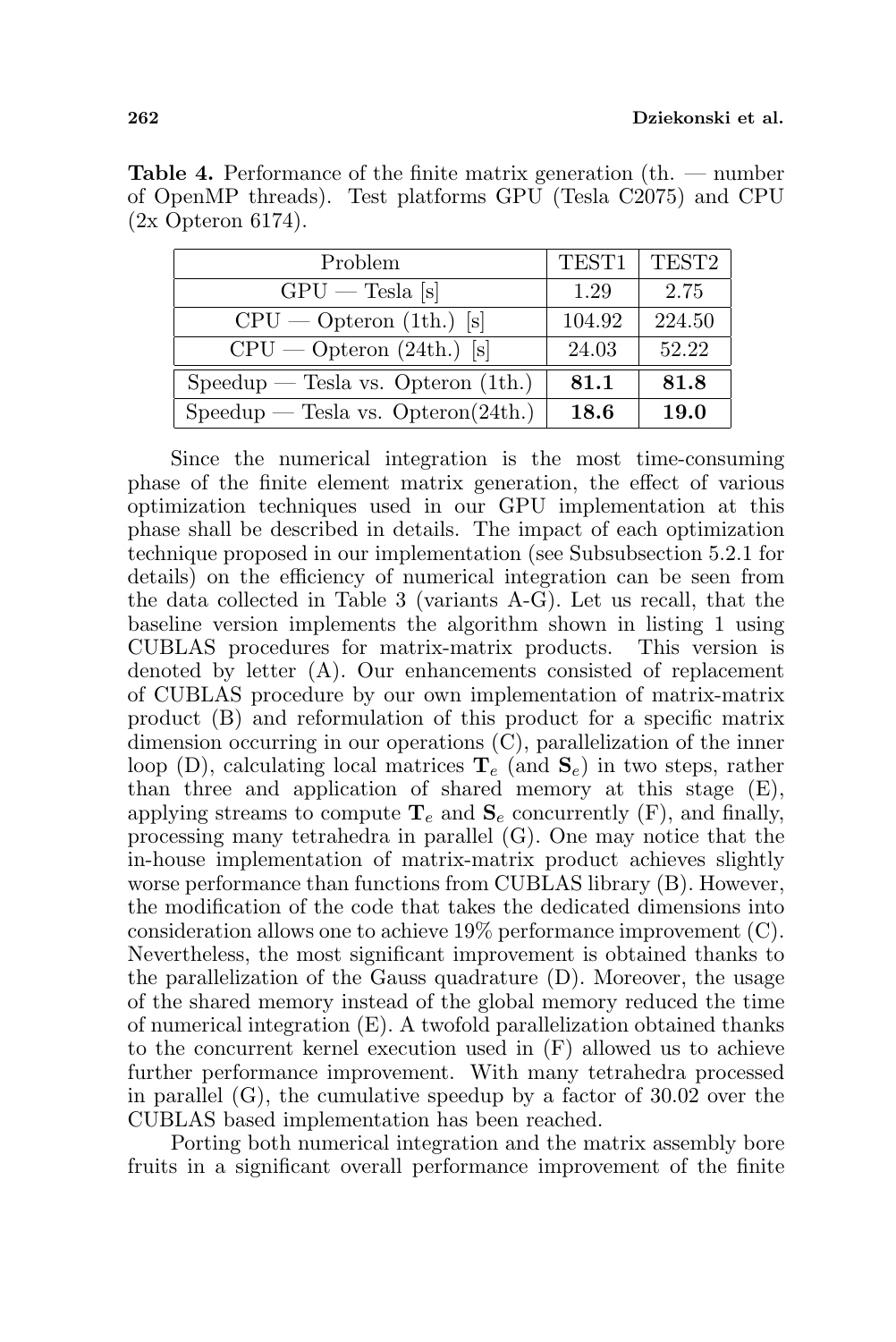element matrix generation. As shown in Table 4, the proposed GPUbased approach outperforms the optimized CPU implementations. With a Tesla C2075 performing computations, the sparse linear system with 455916 of unknowns is generated in just 2.75 seconds, while the best of CPU implementations allows obtaining the same system in 52.22 seconds (Opteron, 24 threads). All in all, the GPU-accelerated finite element matrix generation allowed us to achieve the speedups by a factor of 81 and 19 over CPU implementations executed on 1 and 24 threads, respectively.

# 7. CONCLUSION

A new effective and parallel approach for finite element matrix generation has been described in this paper. The obtained performance results indicate that the proposed GPU-accelerated implementation allows one to obtain a significant reduction of the matrix generation time in double precision. In the future, the authors will focus on the implementation which will allow for generation of even bigger sparse linear systems on a single GPU.

# ACKNOWLEDGMENT

This work has been supported by the Polish Ministry of Science and Higher Education and carried out within the framework of The National Centre for Research and Development under agreement  $LIDER/21/148/L-1/09/NCBiR/2010$ . A Tesla C2075 GPU donation from Nvidia is also gratefully acknowledged.

# REFERENCES

- 1. Shahmansouri, A. and B. Rashidian, "GPU implementation of split-field finite-difference time-domain method for Drude-Lorentz dispersive media," Progress In Electromagnetics Research, Vol. 125, 55–77, 2012.
- 2. Gao, P. C., Y. B. Tao, Z. H. Bai, and H. Lin, "Mapping the SBR and TW-ILDCs to heterogeneous CPU-GPU architecture for fast computation of electromagnetic scattering," Progress In Electromagnetics Research, Vol. 122, 137–154, 2012.
- 3. Gao, P. C., Y. B. Tao, and H. Lin, "Fast RCS prediction using multiresolution shooting and bouncing ray method on the GPU," Progress In Electromagnetics Research, Vol. 107, 187–202, 2010.
- 4. Banasiaka, R., Z. Yeb, and M. Soleimanic, "Improving threedimensional electrical capacitance tomography imaging using approximation error model theory," Journal of Electromagnetic Waves and Applications, Vol. 26, Nos. 2–3, 411–421, 2012.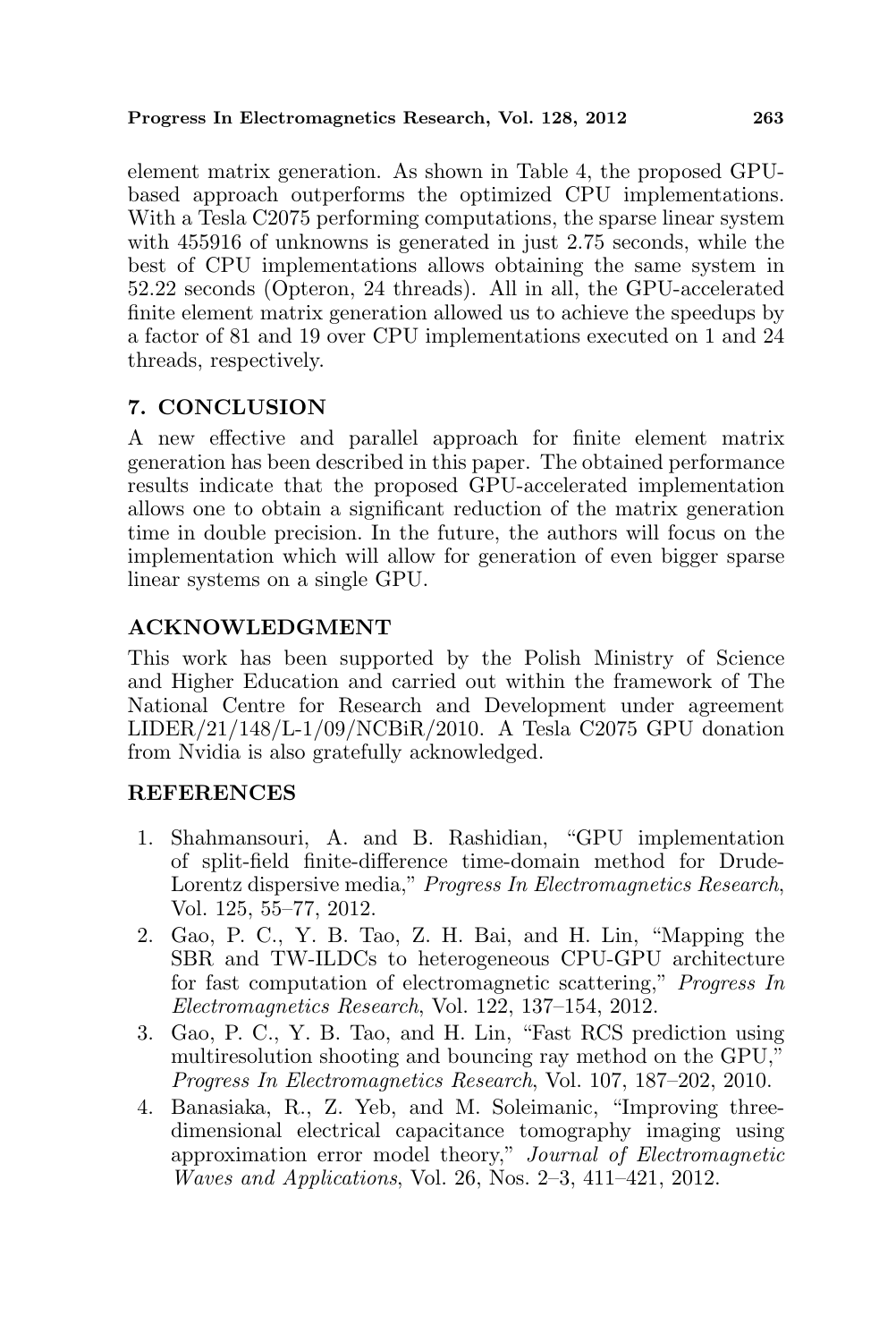- 5. Jiang, W.-Q., M. Zhang, and Y. Wang, "CUDA-based radiative transfer method with application to the EM scattering from a two-layer canopy model," Journal of Electromagnetic Waves and Applications, Vol. 24, Nos. 17–18, 2509–2521, 2010.
- 6. Sadiku, M. N. O., Numerical Techniques in Electromagnetics, 2nd Edition, CRC, 2000.
- 7. Fotyga, G., K. Nyka, and M. Mrozowski, "Efficient model order reduction for FEM analysis of waveguide structures and resonators," Progress In Electromagnetics Research, Vol. 127, 277– 295, 2012.
- 8. Klopf, E. M., S. B. Manic, M. M. Ilic, and B. M. Notaros, "Efficient time-domain analysis of waveguide discontinuities using higher order FEM in frequency domain," Progress In Electromagnetics Research, Vol. 120, 215–234, 2011.
- 9. Trujillo-Romero, C. J., L. Leija, and A. Vera, "FEM modeling for performance evaluation of an electromagnetic oncology deep hyperthermia applicator when using monopole, inverted T, and plate antennas," Progress In Electromagnetics Research, Vol. 120, 99–125, 2011.
- 10. Sun, H., Y. Wu, and Z. Ruan, "Edge-Based finite element method analysis of the transmission characteristics in antipodal finline," Journal of Electromagnetic Waves and Applications, Vol. 25, No. 4, 565–575, 2011.
- 11. Sun, H., Y. Wu, and Z. Ruan, "A study of transmission characteristics in elliptic-shaped microshield lines," Journal of Electromagnetic Waves and Applications, Vol. 25, Nos. 17–18, 2353–2364, 2011.
- 12. Jin, J., The Finite Element Method in Electromagnetics, John Wiley and Sons Inc., New York, 2002.
- 13. Volakis, J. L., A. Chatterjee, and L. C. Kempel, Finite Element Method for Electromagnetics. Antennas, Microwave Circuits and Scattering Applications, IEEE Series on Electromagnetic Wave Theory, IEEE Press, NJ, 1998.
- 14. Pelosi, G., R. Coccioli, and S. Selleri, Quick Finite Elements for Electromagnetic Waves, Artech House Inc., 2009.
- 15. Dehnavi, M. M., D. M. Fernandez, and D. Giannacopoulos, "Finite-element sparse matrix vector multiplication on graphic processing units," IEEE Transactions on Magnetics, Vol. 46, No. 8, 2982–2985, Aug. 2010.
- 16. Dziekonski, A., A. Lamecki, and M. Mrozowski, "A memory efficient and fast sparse matrix vector product on a GPU," Progress In Electromagnetics Research, Vol. 116, 49–63, 2011.